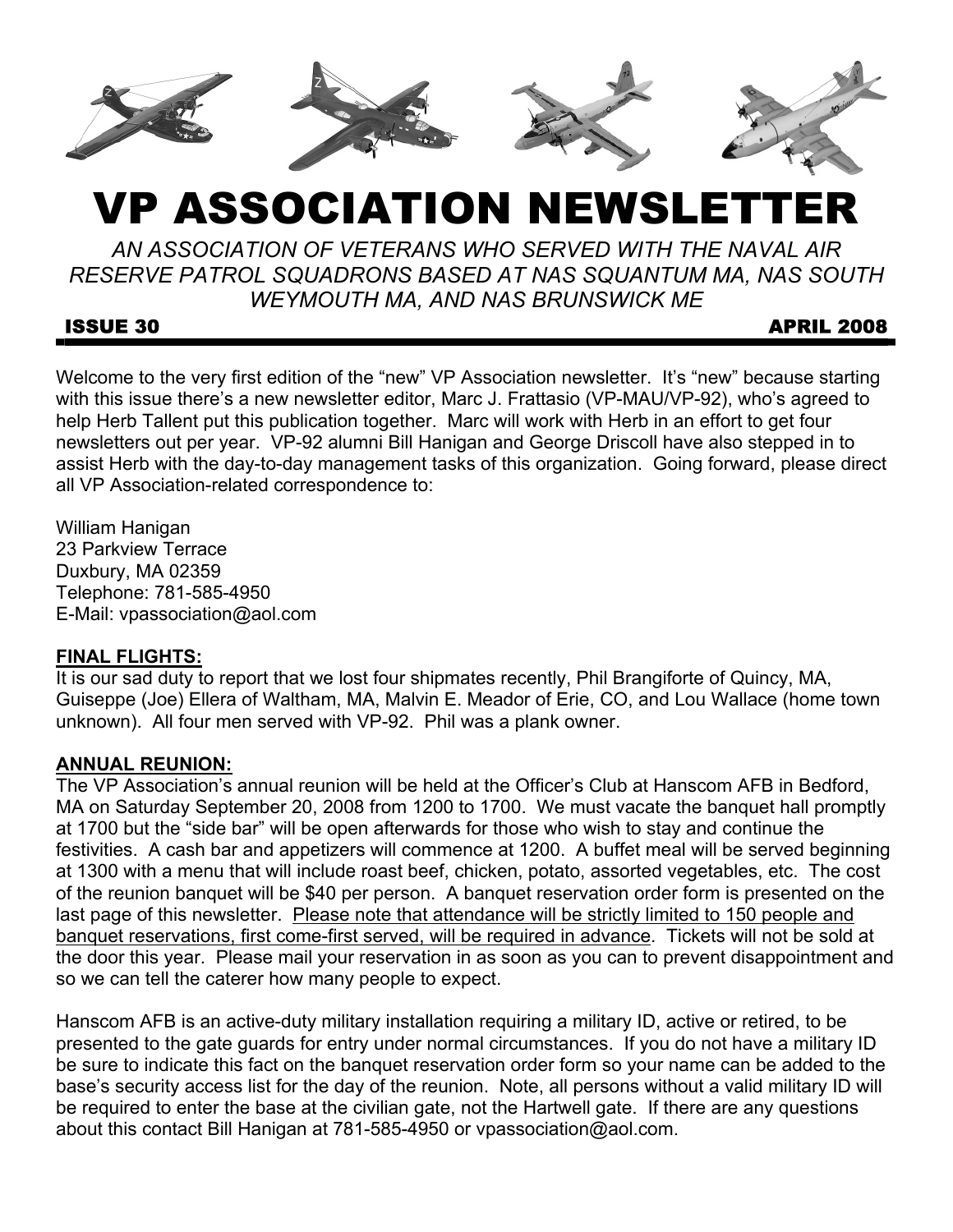Those persons who wish to stay overnight should contact Hanscom AFB directly at 1-888-235-6343 for information regarding hotel accommodations on the base or in the local area.

Please try to get the word out to as many of your old friends from VP-92, VP-3001, VP-3101, VP-63Z1, VP-63Z2, VP-63Z3, VP-11Z4, VP-911, VP-912, VP-913, VP-914, VP-915, VP-916, VP-917, VP-ML-69, VP-919, VPB-92, VP-MAU, etc., as possible. Don't assume that every former shipmate that you know is affiliated with or even aware of the VP Association. Guests, military or civilian, are also welcome to attend the reunion.

As in prior years tables will be available in a room adjacent to the banquet hall for displays of memorabilia that you may wish to bring. If you have photos, cruise books, patches, NATOPS manuals, or any other interesting memorabilia that you'd like to show off please bring it with you.

#### **ADMIN FUND DONATIONS:**

A big "Thank You" to Tom Carroll (VP-92), Marc Frattasio (VP-92), and George Folopoulos (VP-913) for their recent contribution to the administration fund to help defray the expense of printing and mailing newsletters to shipmates without e-mail access since we do not have dues.

#### **LOST CONTACT:**

Please be sure to let us know whenever your address, street address or e-mail address, changes.

The following people have had their newsletters returned by the Post Office as "unable to forward":

| Mark Biggs       | <b>Barry Burst</b>    | Henry Destoop         | Aaron Hargis | Harry Jacobson |
|------------------|-----------------------|-----------------------|--------------|----------------|
| Joshua Justice   | <b>Thomas Lissell</b> | Robert Marble         | M. C. Carry  | Vern Moore     |
| Raymond St, Onge | John Steckel          | <b>Thomas Whitney</b> |              |                |

We also need the mailing addresses for former VP-92 C.O.s Peter L. Blessing and William D. Dobbs.

If anybody has valid contact information for any of the individuals listed above please inform Bill Hanigan by mail, telephone, or e-mail as presented on the first page of this newsletter.

#### **RECENT CHANGES OF ADDRESS:**

William Caradona (VP-914) James Brown (VP-92) Diana Farrone (VP-92) 7 Harrington Drive 11 Stagecoach Road 45047 Plummer Street Ashland, MA 01721 Woolwich, ME 04759 Rushford Village, MN 55971

 207-595-1597 dianaf1961@hotmail.com

# **VP-92 PLANK OWNER LIST WANTED:**

Does anybody out there have a list of VP-92 plank owners? If so, please contact Bill Hanigan.

# **EXPANDED SECOND EDITION OF THE VP-92 BOOK NOW AVAILABLE:**

An expanded second edition of "The Minutemen of VP-92: The Story of New England's Naval Air Reserve Patrol Squadron" is now available. The second edition has 303 pages, 451 photographs, more "sea stories", and brings the history of VP-92 to a close with coverage of the decommissioning weekend. By way of comparison the original first edition had "only" 203 pages and 216 photographs. As was the case with the first edition, this book is only available directly from the printer and is not available in stores. Softcovers can be obtained on-line at http://www.lulu.com/content/757344 for \$25 while hardcovers can be obtained at http://www.lulu.com/content/1922535 for \$40 plus \$4.30 for shipping. The author, your new newsletter editor Marc Frattasio, can place an order with the printer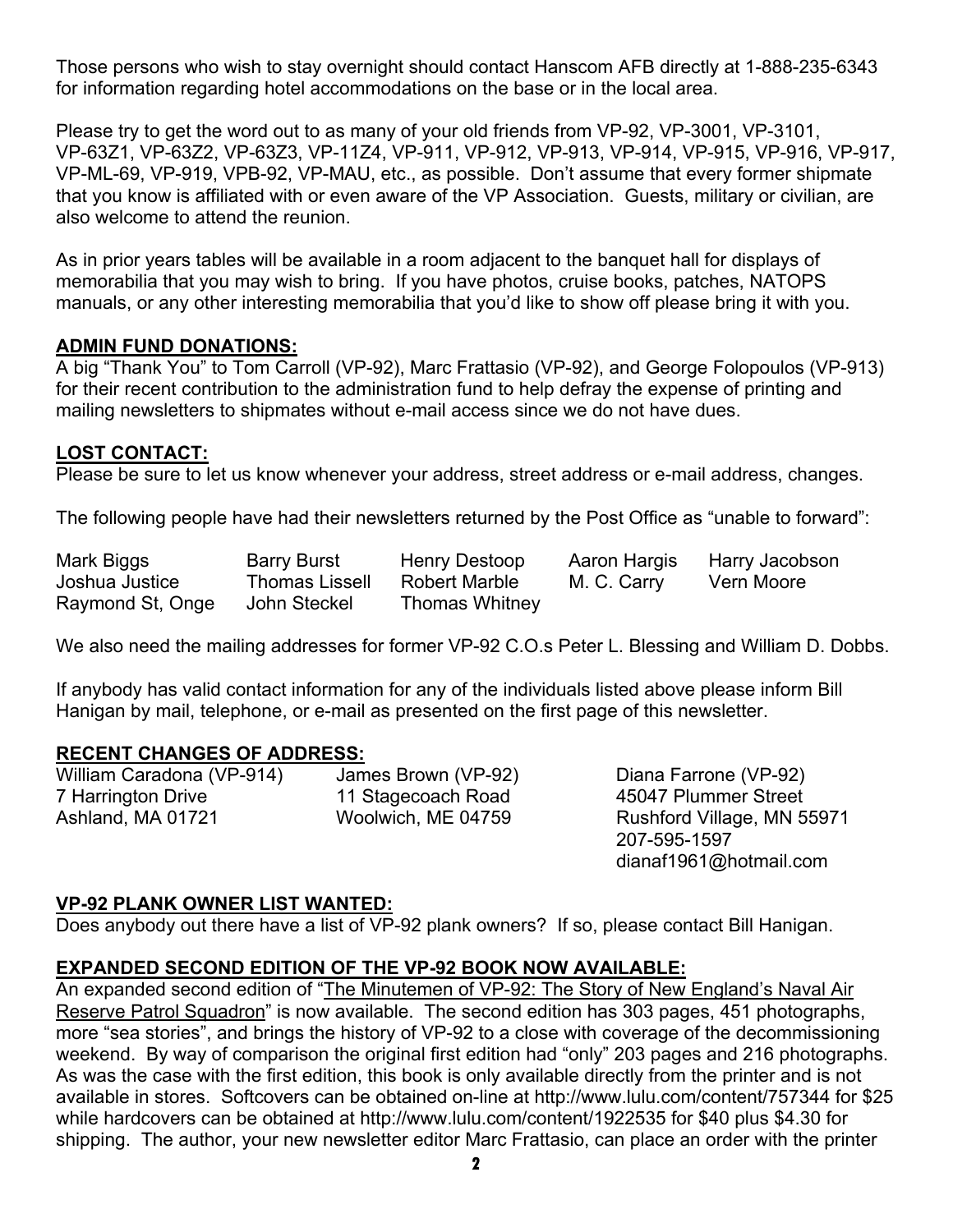for anybody who does not have access to the Internet. To order books through Marc, send a check for \$29.30 for each softcover or \$44.30 for each hardcover to Marc J. Frattasio, P.O. Box 30, Pembroke MA 02359. Please note that all books are shipped directly from the printer so Marc is unable to provide autographed copies. However, if you bring your book to the annual reunion or to one of the monthly lunch meetings that Marc is able to attend he'll sign it for you.

#### **OTHER RECOMMENDED READING:**

VP Association member Bill Horsch, formerly a TAR at NAS Squantum and NAS South Weymouth and now the driving force behind the Patriot Squadron's South Weymouth museum effort, has recently published a book about his twenty-year Navy career. Bill's new book, "ATCS Bill Horsch: One Man's Career in Naval Aviation", has 151 pages and 33 photos. It tells the story of Bill's adventures in the Navy starting as a radar technician assigned to early Hellcat night fighter units in WW2 through his postwar career as an active-duty reservist flying Catalinas, Privateers, Neptunes, and Trackers at NAS Squantum, NAS South Weymouth, NAS Los Alamitos, and NAS Minneapolis. It's a great read that provides a wonderful insight into the reserve program of the 1940s and 1950s. You can order a copy on-line directly through the printer at http://www.lulu.com/content/1582142 for \$15 plus \$4.30 for shipping or by sending a check for \$19.30 to William A. Horsch, 1007 Union Street, Rockland MA 02370.

# **A SPECIAL MESSAGE FROM CDR SCOTT BAILEY, THE FINAL C.O. OF VP-92:**

In preparation for our deactivation, we made arrangements with a company called Squadron Graphics to put together a wonderful full-color limited-edition artwork print of the very last aircraft assigned to VP-92, P-3C Orion "Lima Yankee 127", Bureau Number 161127. The print includes the squadron's commissioning and decommissioning dates, a brief historical narrative about the squadron, images of the squadron's original guillotine and later Minuteman insignia, aviator, NFO, and aircrew wings, and is really a beautiful piece. Unfortunately, we did not do a good job highlighting these beautiful prints at the decommissioning ceremony and I would like to generate some interest in the print for Squadron Graphics, who went to such great trouble to assemble it for us. There are a wide variety of matting and framing choices available at various prices and all of it can be viewed on-line at http//www.squadrongraphics.com/p-1326-p-3-orion.aspx. If you would like any help with your order, feel free to contact me directly via e-mail at scott.m.bailey@navy.mil or call me at 207-841-3433. I encourage all of you to visit this web site and give serious thought to purchasing a copy of this fine piece of history marking our shared time in Patrol Squadron NINE-TWO. All my best. Sincerely, Skipper Scott Bailey.

*The small low-resolution image reproduced at right does not even come close to demonstrating the beauty and detail of this special limited-edition print. As Scott Bailey indicated above, the print is available with a wide variety of matting and framing choices at various price points. The print itself, without matting or a frame, is available directly from Squadron Graphics for just \$26 plus postage.*